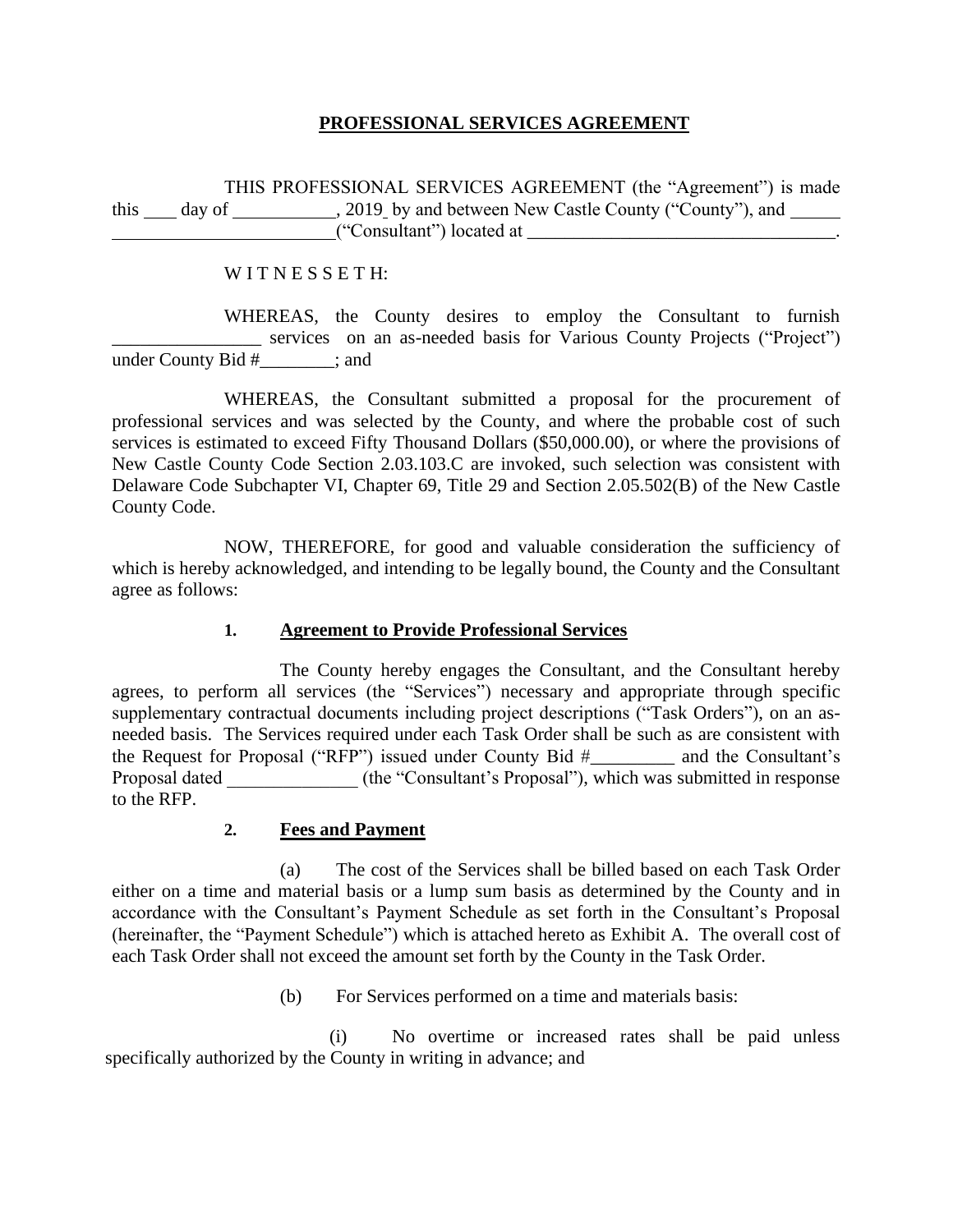(ii) In the event that the Consultant shall assign personnel to the project who do not fall within the categories set forth in the Payment Schedule, the County and the Consultant shall mutually agree on the billable rates for such personnel in writing.

(c) Unless other payment terms are specified in the Payment Schedule, the Consultant shall invoice the County on a monthly basis: (i) for Services provided on a time and materials basis and for out-of-pocket costs and expenses, monthly in arrears; or (ii) as otherwise provided in the Payment Schedule. Payment to the Consultant shall be made within sixty (60) days following the County's receipt of such invoice.

(d) The County does not have the obligation to pay the portion of any invoice which is disputed (in whole or in part) by the County in good faith until the dispute is resolved. In the event that any disputed invoices are outstanding, the Consultant shall nevertheless be obligated to continue its Services hereunder without interruption and the parties hereto in good faith shall attempt to resolve their dispute. Notwithstanding anything to the contrary in the Consultant's Proposal, the County shall have no obligation to pay service charges or interest on late or disputed invoices.

(e) At the County's request, the Consultant shall execute a truth-innegotiation certificate stating that the wage rates and other factual unit costs contained in the Payment Schedule are accurate, complete and current as of the date of this Agreement.

(f) Notwithstanding the foregoing provisions of this Section, it is agreed that the County may withhold up to ten percent (10%) of the invoiced amount until satisfactory completion by the Consultant of the Services under this Agreement. When the County determines that the Services under this Agreement or any specified task hereunder is substantially complete and that the amount of retained percentage is in excess of the amount considered by the County to be adequate for its protection, the County shall release such excess amount to the Consultant.

(g) Upon satisfactory completion of the Services performed hereunder, and prior to final payment under this Agreement for such Services, or prior settlement upon termination of this Agreement, and as a condition precedent thereto, the Consultant shall execute and deliver to the County a release of all claims against the County arising under or by virtue of this Agreement.

## **3. Reimbursable Expenses.**

(a) The County will reimburse the Consultant for the following actual out-of-pocket expenses incurred by the Consultant:

(i) Costs and expenses incurred with the reproduction of drawings, specifications and other documents required to be delivered by the Consultant to the County and others hereunder to the extent that the aggregate amount thereof exceeds Two Hundred and Fifty Dollars (\$250.00) (excluding, however, reproductions for in-house use of the Consultant);

(ii) Special postage, delivery and handling costs; and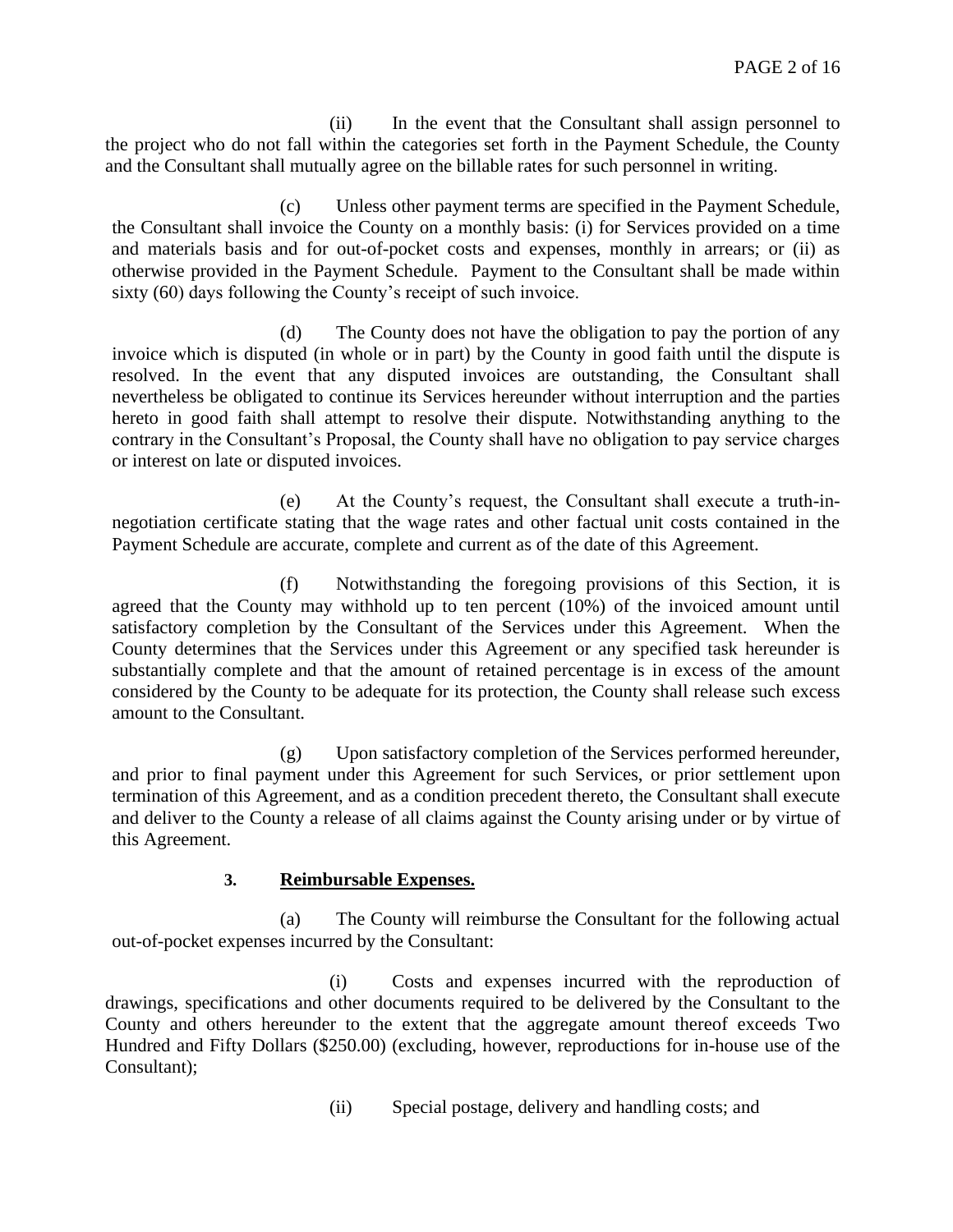(iii) Fees, if any, for securing approvals of governmental authorities having jurisdiction.

(b) Such expenses shall be necessary and properly incurred by the Consultant in connection with the Services. The Consultant shall provide receipts or other accounts of records as may be requested by the County. The Consultant shall submit its invoices on a monthly basis for reimbursement as part of the payment requests referenced in Section 2(c).

(c) Unless given prior written authorization by the County, the County will not reimburse the Consultant for expenses such as travel expenses, computer time, reference books and special equipment or for any payments made for the services (including secretarial) of other persons to assist the Consultant in the provision of Services.

## **4. Responsibility of the Consultant**

(a) The Consultant shall: (i) possess the expertise, capability, equipment and personnel to perform properly and professionally the Services hereunder and (ii) be and remain properly and legally licensed to perform such Services.

(b) The Consultant shall be responsible for the professional quality, technical accuracy, timely completion, and the coordination of all designs, drawings, specifications, reports, and other services furnished by the Consultant under this Agreement. The Consultant shall, without additional compensation, correct or revise any errors, omissions or other deficiencies in its designs, drawings, specifications, reports and other services and reimburse the County for costs related to, or caused by, such incorrect or defective work, including, but not limited to, replacement of incorrect or defective material and equipment, removal and reinstallation costs.

(c) Approval by the County of drawings, designs, specifications, reports and incidental engineering work or materials furnished hereunder shall not in any way relieve the Consultant of responsibility for the technical adequacy of its work.

(d) The Consultant shall be and remain liable in accordance with applicable law for all damages to the County caused by the Consultant's negligent performance of any of the Services furnished under this Agreement.

(e) The Consultant shall keep himself fully informed and apprised of all Federal, State and local laws, ordinances, regulations, orders and decrees which in any manner affect those engaged or employed on the work or which in any way affect the execution of its work. The Consultant shall at all times observe and comply with all such laws, ordinances, regulations, orders, and decrees and shall immediately notify the County of any conduct on such Consultant's part which may be in violation of any such laws, ordinances, regulations, orders or decrees.

(f) The Consultant, while performing Services under this Agreement, shall conduct its public dealings in a courteous and professional manner and any employee whose conduct reflects adversely on the County shall be removed from further involvement with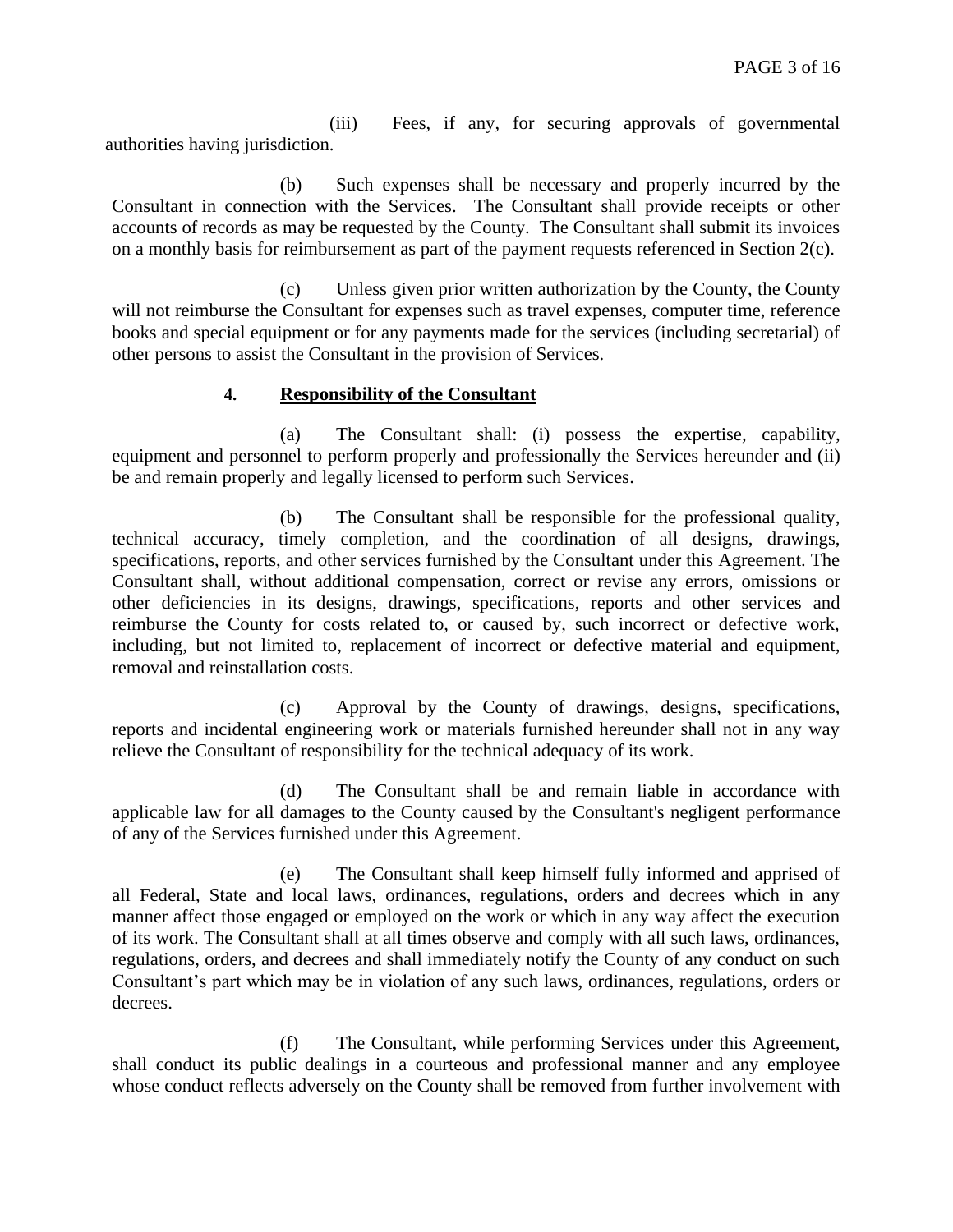the project. When such a removal is warranted, the County will so advise the Consultant and substantiate the causes for said removal.

(g) The Consultant shall maintain all required licenses, pay all taxes, pay all related fees and charges and give all notices necessary and incidental to the due and lawful prosecution of the work.

(h) In the event that the Consultant, its successors, assigns, employees, contractors, subcontractors, agents, and representatives, enters County property (including but not limited to County easements), the Consultant shall repair any damage at its sole cost and expense caused by the Consultant to any property entered on by the Consultant to the extent such damage was caused by the Consultant. The Consultant agrees to indemnify, pay for the defense of and hold the County, its elected officials, employees, agents, licensees, contractors, guests and invitees and the property owner (in the case of a County easement or other partial property interest) harmless from any and all liability, claims, demands, liens, damages, penalties, fines, interest, costs and expenses that arose from, were caused by or were related to the Consultant's entry or work on County property or easements (including, without limitation, fees and charges of attorneys and other professionals and court costs).

(i) The Consultant shall perform all Services contemplated by this Agreement by the best and soundest means and methods and in the most expeditious and economical manner consistent with the interests of the County and consistent with its standard of care set forth below. The Consultant represents that its Services shall be performed in a manner consistent with the level of skill and care exercised by other members of the same profession currently practicing in the same locality under similar conditions.

## **5. Insurance Requirements**

(a) The Consultant will be required to provide insurance of the prescribed types and minimum amounts as set forth below:

## (i) Workers' Compensation & Employer's Liability Insurance.

Consultant shall purchase and keep in force and effect workers' compensation insurance that will provide the applicable statutory benefits for all of the Consultant's employees who may or do suffer covered injuries or diseases while involved in the performance of their work for the Consultant; and, even if permitted to do so by statute, Consultant shall not reject any worker's compensation insurance option that, in the absence of such a rejection, would be applicable to any of the said employees. The policy providing the workers' compensation insurance shall include: (1) broad form all-states coverage; (2) an endorsement that specifically waives any subrogation rights the insurer would otherwise have against New Castle County, its officials or employees.

Consultant shall purchase, and keep in force and effect, Employers' Liability insurance with maximum limits for each employee of \$1,000,000 for each bodily injury by accident, or occupational disease, and \$1,000,000 aggregate maximum limits for all bodily injuries by accidents and occupational diseases within the coverage period, regardless of the number of employees who may sustain bodily injuries by accident or occupational disease.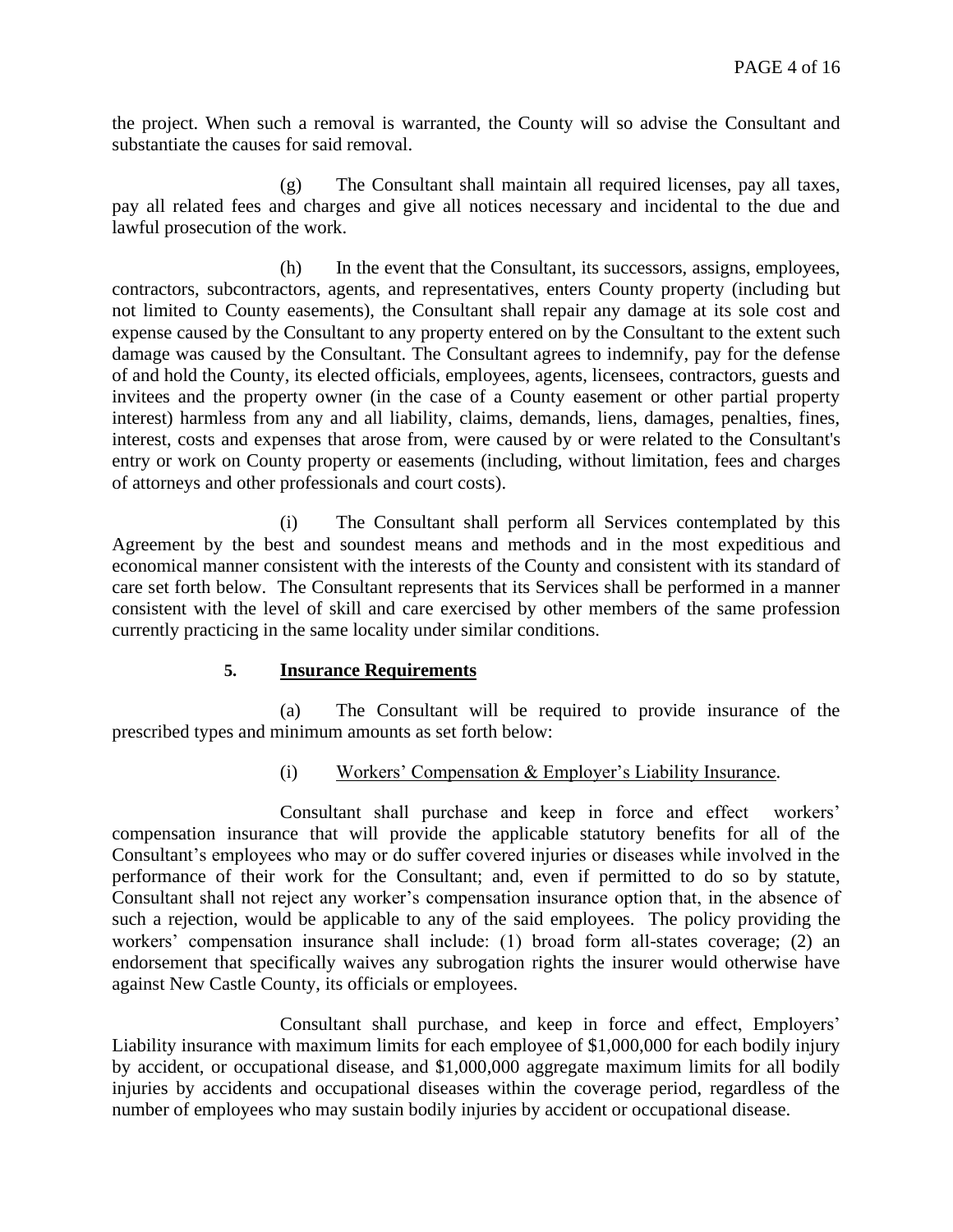### (ii) Automobile and General Liability Insurance.

Consultant shall purchase: (1) motor vehicle liability coverage, for owned, hired and non-owned vehicles, covering any and all claims for bodily injury and property damage that arise out of Consultant's performance of work for New Castle County, (2) comprehensive Commercial General Liability (CGL) insurance with limits of no less than \$1,000,000 each occurrence and \$2,000,000 annual aggregate. The CGL policy shall be extended by endorsement or otherwise to also include (a) coverage for Contractual Liability assumed by Consultant, with defense provided in addition to and separate from policy limits for indemnities of the named insured, (b) coverage for Independent Contractor Liability providing coverage in connection with such portion of the Services being subcontracted prior to any of the Services being subcontracted, in accordance with the terms and conditions of this Agreement, (c) coverage for Broad Form Property Damage Liability, (d) coverage for Personal Injury and Advertisers Liability, (e) products and completed operations.

#### (iii) Professional Liability Insurance

Each Consultant shall provide professional liability insurance with limits of at least \$1,000,000 per occurrence and \$3,000,000 annual aggregate.

(b) Upon execution of this Agreement, the Consultant shall furnish a Certificate of Insurance (the "Certificate") to the County evidencing the insurance required hereunder along with copies of all waivers of subrogation required herein. Upon request, true copies of the actual policies shall be furnished. Each such Certificate shall name as Insured the Consultant and as Additional Insureds the County, its elected officials, employees and agents (except Workers' Compensation and Professional), as their interest may appear, and shall provide that thirty (30) days prior written notice shall be given to the County in the event of cancellation suspension or material change or a reduction in policy limits, increase in policy deductibles or any other modification or alteration of any terms or conditions of the policies of insurance discussed hereunder. Each policy shall provide an endorsement that specifically waives any subrogation rights the insurer would otherwise have against New Castle County, its officials and employees. All premiums shall be paid in full by the Consultant. Deductibles shall not exceed five percent (5%) of policy limits.

(c) The insurance policies required by this Agreement shall be kept in full force and effect as follows:

- (i) All insurance required under Section  $5(a)(i)$  and  $5(a)(ii)$ shall be kept in full force and effect during the performance of this Agreement and until the Consultant has fully performed all Services hereunder to the County's satisfaction; and
- (ii) Professional Liability Insurance pursuant to Section  $5(a)(iii)$  hereof shall be kept in force during the performance of this Agreement and for three (3) years after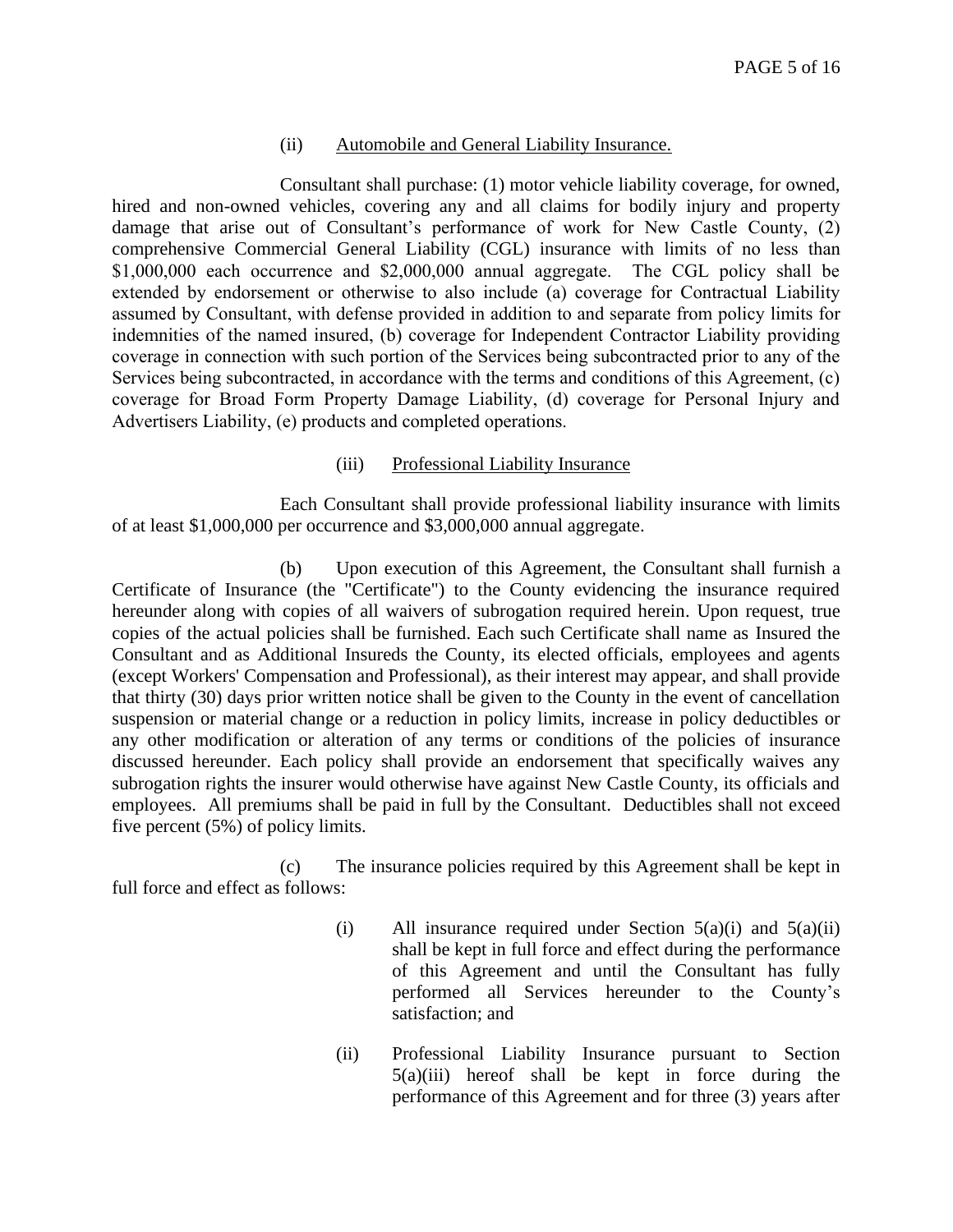the completion of all work if on a claims made form (if on an occurrence form then Section 5(c)(i) applies).

(d) In the event that the Consultant hires or subcontracts with another entity ("Subcontractor"), the Consultant shall be responsible for ensuring that the subcontractor or agent maintains the levels and types of insurance outlined above, and the Consultant shall be responsible for obtaining an insurance certificate from the Subcontractor which includes the levels and types of insurance coverage outlined above and which names the County, its elected officials, employees and agents as Additional Insureds (except Workers' Compensation and Professional). The Consultant shall furnish such certificate to the County prior to the Subcontractor's entry onto County property (including but not limited to County easements).

(e) All equipment, materials and supplies belonging to the Consultant or its Subcontractor shall be brought to and kept at the construction area at the Consultant's or Subcontractor's sole cost, risk and expense, and the County shall not be liable for any loss or damage thereto. Any insurance policies maintained by the Consultant or Subcontractor on such equipment, materials or supplies shall provide for a waiver of underwriter's right of subrogation against the County.

(f) Each policy shall be written by a carrier licensed by the State of Delaware to do insurance business of the type involved in the State of Delaware, which has, and maintains for the life of this contract, at least an "A" rating from the A.M. Best Agency with "Stable" outlook. Any change in this rating or outlook must be related to New Castle County by the Consultant or insurance carrier as soon as possible upon learning of same; and the Consultant shall use due diligence with its insurance broker or carrier to keep track of same.

#### **6. Changes**

(a) The County may, at any time, by written order, make changes within the general scope of this Agreement in the Services to be performed. If such changes cause an increase or decrease in the Consultant's cost of, or time required for, performance of any Services under this Agreement, whether or not changed by any order, an equitable adjustment shall be made and this Agreement shall be modified in writing accordingly. Any claim of the Consultant for adjustment under this clause must be asserted in writing within thirty (30) days from the date of receipt by the Consultant of the notification of change unless the County grants a further period of time, in writing, before the date of final payment under this Agreement.

(b) No services for which additional compensation will be charged by the Consultant shall be furnished without the written authorization of the County.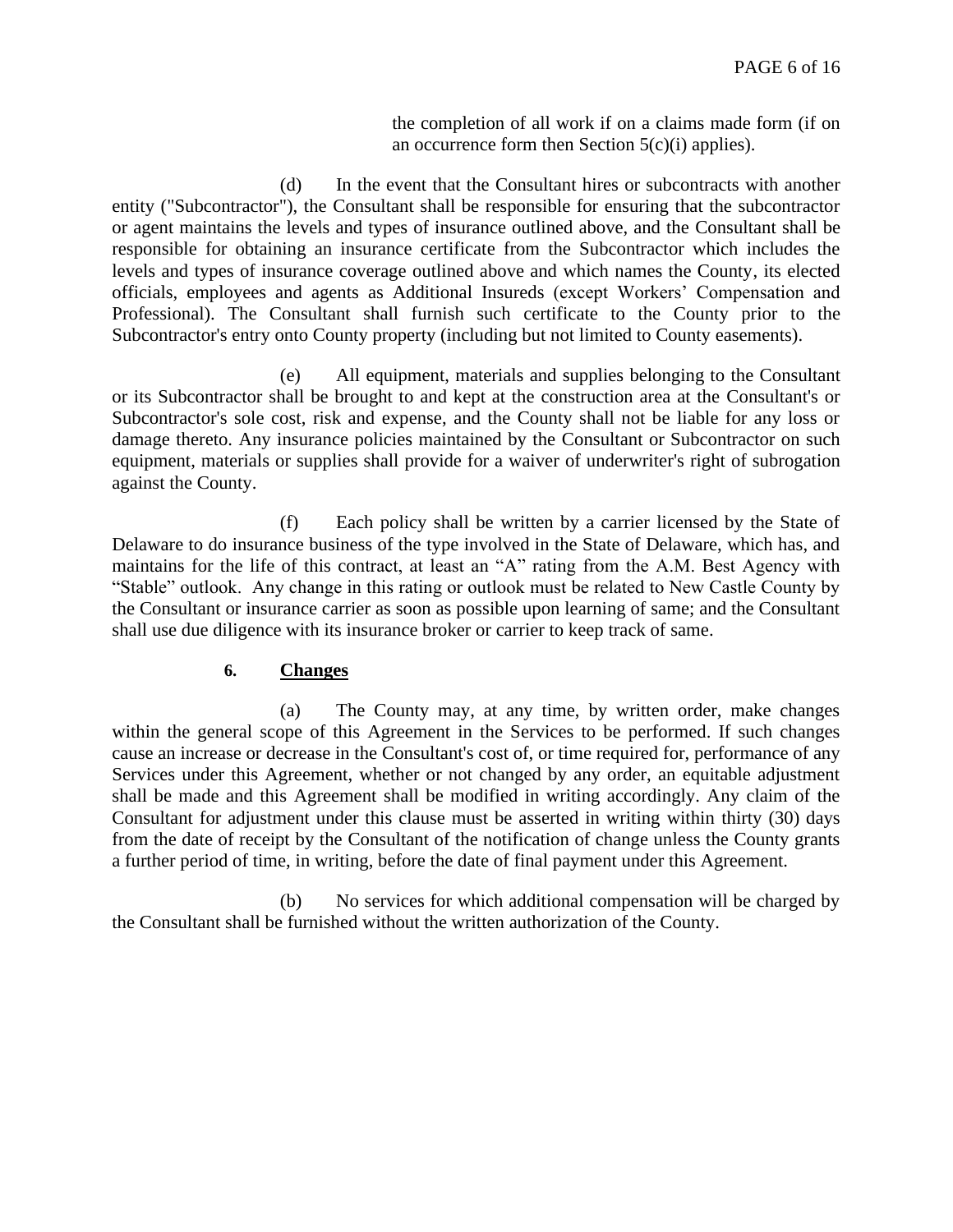# **7. Termination**

(a) This Agreement may be terminated in whole or in part in writing by either party in the event of a material failure by the other party to fulfill its obligations under this Agreement through no fault of the terminating party: PROVIDED, that no such termination may be effected unless the other party is given: (1) not less than ten (10) calendar days written notice (delivered by certified mail, return receipt requested) of intent to terminate; (2) an opportunity for consultation with the terminating party prior to termination; and (3) a right to cure, within ten (10) calendar days from the receipt of notice of termination.

(b) The County may terminate this Agreement in whole or in part at any time and without cause by providing the Consultant thirty (30) calendar days written notice (delivered by certified mail/return receipt requested) of intent to terminate.

(c) The equitable adjustment for any termination shall provide for payment to the Consultant for Services rendered and expenses incurred but no amount shall be allowed for anticipated profit on unperformed services or other work. If termination for default is effected by the County, an equitable adjustment in the price provided for in this Agreement shall be made, but any payment due to the Consultant at the time of termination may be adjusted to the extent of any additional costs occasioned to the County by reason of the Consultant's default.

(d) Upon receipt of a termination action pursuant to paragraphs (a) or (b) above, the Consultant shall: (1) promptly discontinue all services affected (unless the notice directs otherwise), and (2) deliver or otherwise make available to the County all data, drawings, specifications, reports, estimates, summaries, and such other information and materials as may have been accumulated by the Consultant in performing this Agreement, whether completed or in process.

(e) Upon termination, the County may take over the work and prosecute the same to completion by agreement with another party or otherwise. The County will not hold the Consultant responsible for any subsequent work performed by the County which is not based on the Consultant's original design or authorized revisions.

# **8. Project Design**

(a) In the performance of this Agreement, the Consultant shall, to the extent practicable, provide for maximum use of structures, machines, products, materials, construction methods, and equipment which are readily available through competitive procurement, or through standard or proven production techniques, methods and processes.

(b) The Consultant shall not, in the performance of the Services called for by this Agreement, produce a design or specification such as to require the use of structures, machines, products, materials, construction methods, equipment or processes which are known by the Consultant to be available only from a sole source, unless such use has been adequately justified in writing by the Consultant and approved in writing by the County. If the County so directs, the Consultant shall obtain certain structures, machines, products, materials, construction methods, equipment or processes from the specified source. The County has the right to deny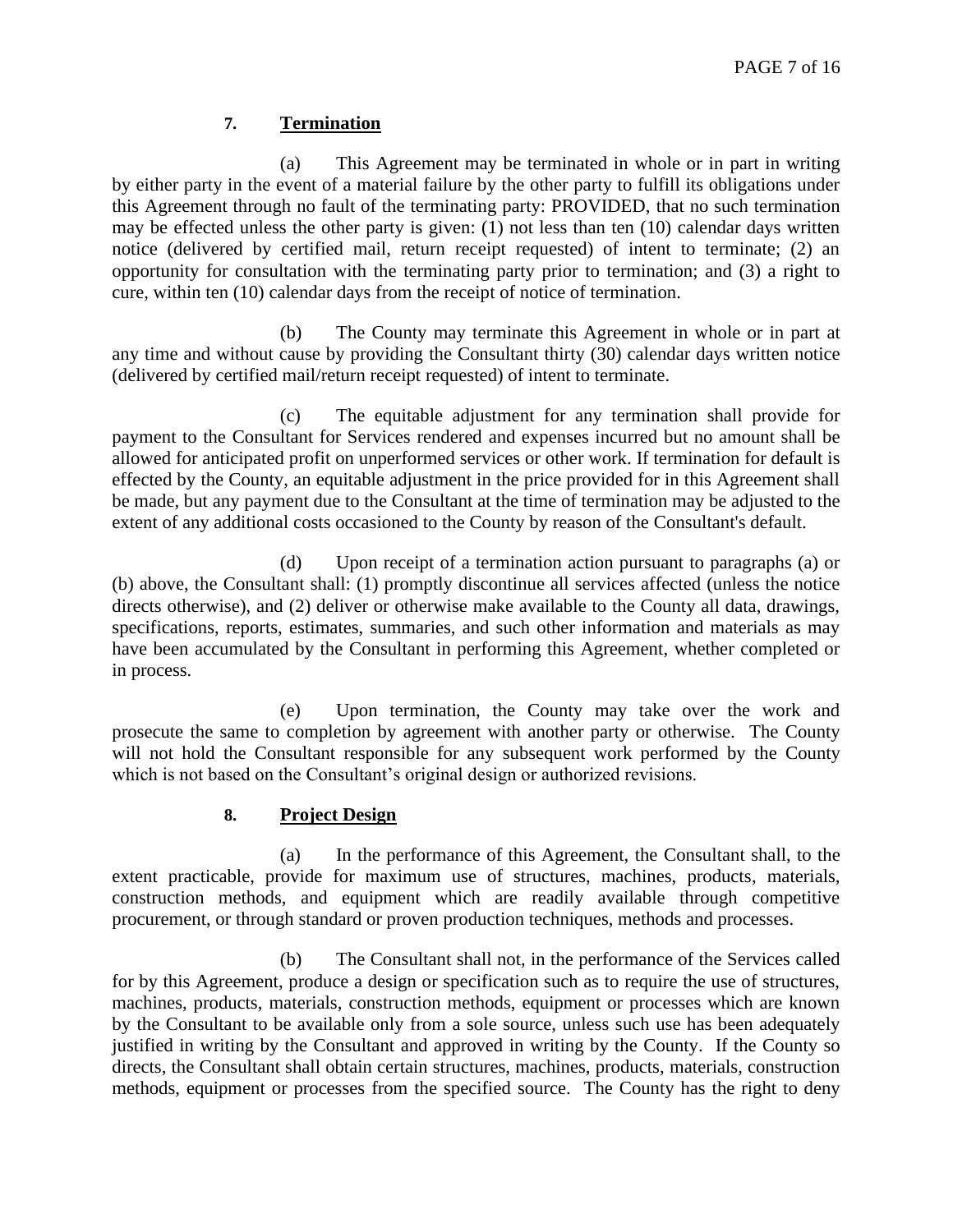the use of structures, machines, products, materials, construction methods, equipment or processes from any source that it, in its sole discretion, deems objectionable.

(c) The Consultant shall report to the County any restrictive design or specification giving the reason or reasons why it is considered necessary to restrict the design or specification.

# **9. Access to Records**

(a) The Consultant shall maintain books, records, documents and other evidence directly pertinent to performance under this Agreement in accordance with generally accepted accounting principles and practices consistently applied. The Consultant shall also maintain the financial information and data used by the Consultant in the preparation or support of the cost submission in effect on the date of execution of this Agreement and a copy of the cost summary submitted to the County. The County shall have access to such books, records, documents and other evidence for the purpose of inspection, audit and copying. The Consultant will provide proper facilities for such access and inspection.

(b) It is expressly agreed that the County, federal or state auditors and any other persons duly authorized by the County shall have full access to all records described in subsection (a) upon three (3) business days notice to the Consultant. Audits conducted pursuant to this provision shall be in accordance with generally accepted auditing standards and established procedures and guidelines of the reviewing or audit agency(ies).

(c) The Consultant agrees to maintain all records under paragraph (a) above for three (3) years from the date of final payment under this Agreement. In addition, those records which relate to any "Dispute" appeal or litigation, or the settlement of claims arising out of such performance, or costs or items to which an audit exception has been taken, shall be maintained and made available until three (3) years after the date of resolution of such appeal, litigation, claim or exception.

## **10. Price Reduction for Defective Cost or Pricing Data**

The original contract price and any additions thereto shall be adjusted to exclude any significant sums where the County determines that the contract price was increased due to inaccurate, incomplete or noncurrent wage rates and/or other factual unit costs. Upon such determination by the County, such price or cost or profit shall be reduced accordingly and this Agreement shall be modified in writing to reflect such reduction. All such price adjustments shall be made within one (1) year following the end of this Agreement.

## **11. Subcontractors**

(a) Any Subcontractors required by the Consultant in connection with the Services covered by this Agreement will be limited to such individuals or firms as were specifically identified and agreed to during negotiations, or as specifically authorized by the County, in writing, during the performance of this Agreement. Any substitutions in or additions to such Subcontractors will be subject to the prior written approval of the County.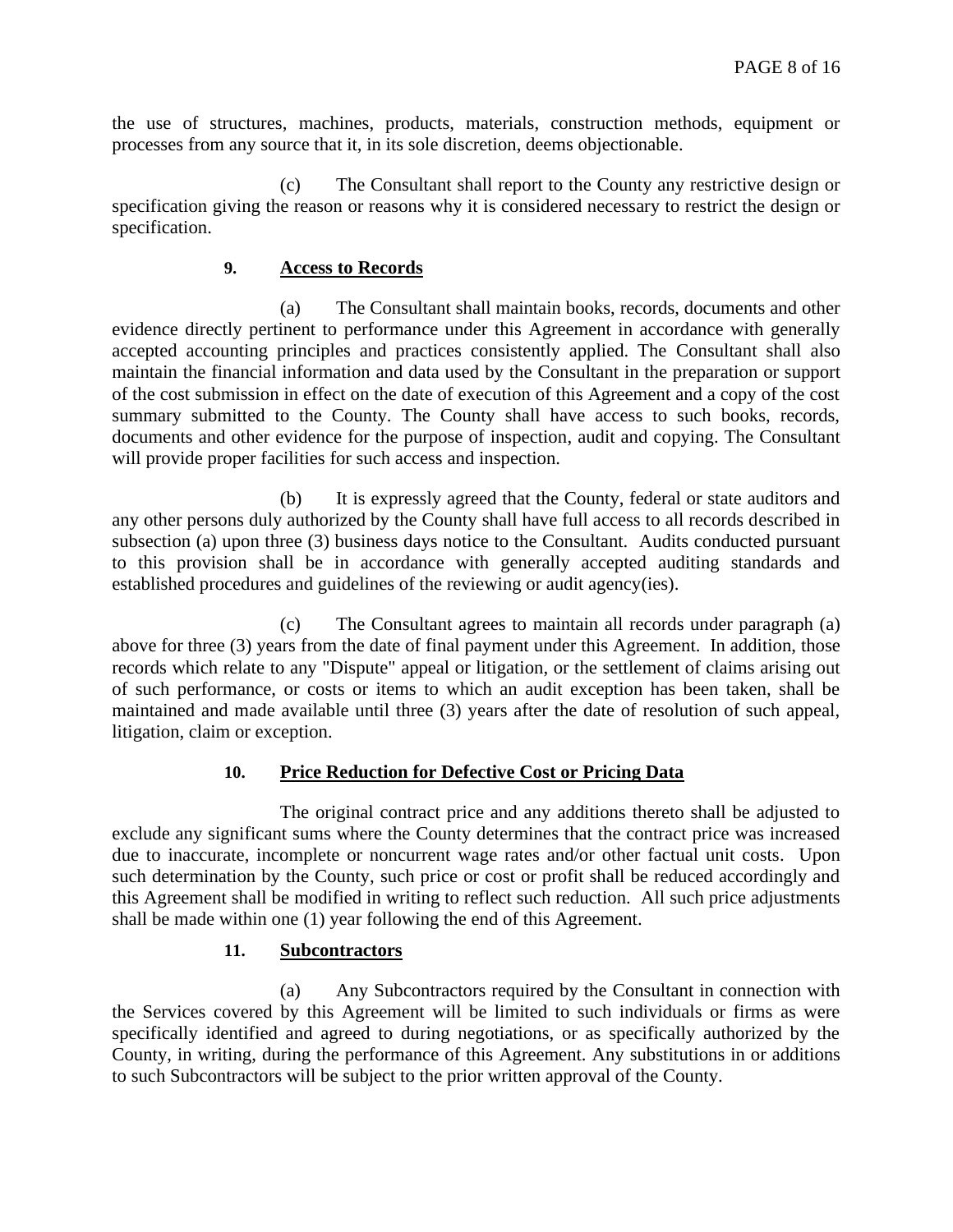(b) The Consultant may not subcontract services in excess of thirty percent (30%) of the contract price to Subcontractors without prior written approval of the County.

(c) The Consultant agrees that each subcontractor agreement shall be in writing and shall provide that the pertinent provisions and requirements of this Agreement are incorporated into such subcontractor agreement. It shall be the Consultant's responsibility to determine that all such provisions are included and such provisions shall be implied where not specifically included.

(d) No subcontract shall release the Consultant of his liability under this Agreement. The Contractor shall be responsible for all acts or omissions of any Subcontractor and shall be liable for all damage caused by acts or omissions of any Subcontractor.

## **12. Gratuities**

(a) If it is found, after notice and hearing, by the County that gratuities (in the form of entertainment, gifts, or otherwise) were offered or given by the Consultant, or any agent or representative of the Consultant, to any official, employee or agent of the County, with a view toward securing a contract or securing favorable treatment with respect to the awarding or amending, or the making of any determinations with respect to the performance of this Agreement, the County may, by written notice to the Consultant, terminate the right of the Consultant to proceed under this Agreement or may pursue such other rights and remedies provided by law or under this Agreement.

(b) In the event this Agreement is terminated as provided in paragraph (a) hereof, the County shall be entitled (1) to pursue the same remedies against the Consultant as it could pursue in the event of a breach of contract by the Consultant, and (2) as a penalty in addition to any other damages to which it may be entitled by law, to exemplary damages in an amount (as determined by the County) which shall not be less than three (3) nor more than ten (10) times the costs incurred by the Consultant in providing any such gratuities to any such officer or employee.

## **13. Contingent Fees**

The firm offering professional services swears that it has not employed or retained any company or person, other than a bona fide employee working primarily for it, to solicit or secure this contract or purchase order, and that it has not paid to or agreed to pay to any person, other than a bona fide employee working primarily for it, any fee, commission, percentage, gift or any other consideration, contingent upon or resulting from the award or making of this contract or purchase order. For a breach or violation of this subsection, the County shall have the right to terminate the contract or purchase order without liability and, at its discretion, to deduct from the contract price or purchase order price or otherwise recover the full amount of such fee, commission, percentage, gift or consideration.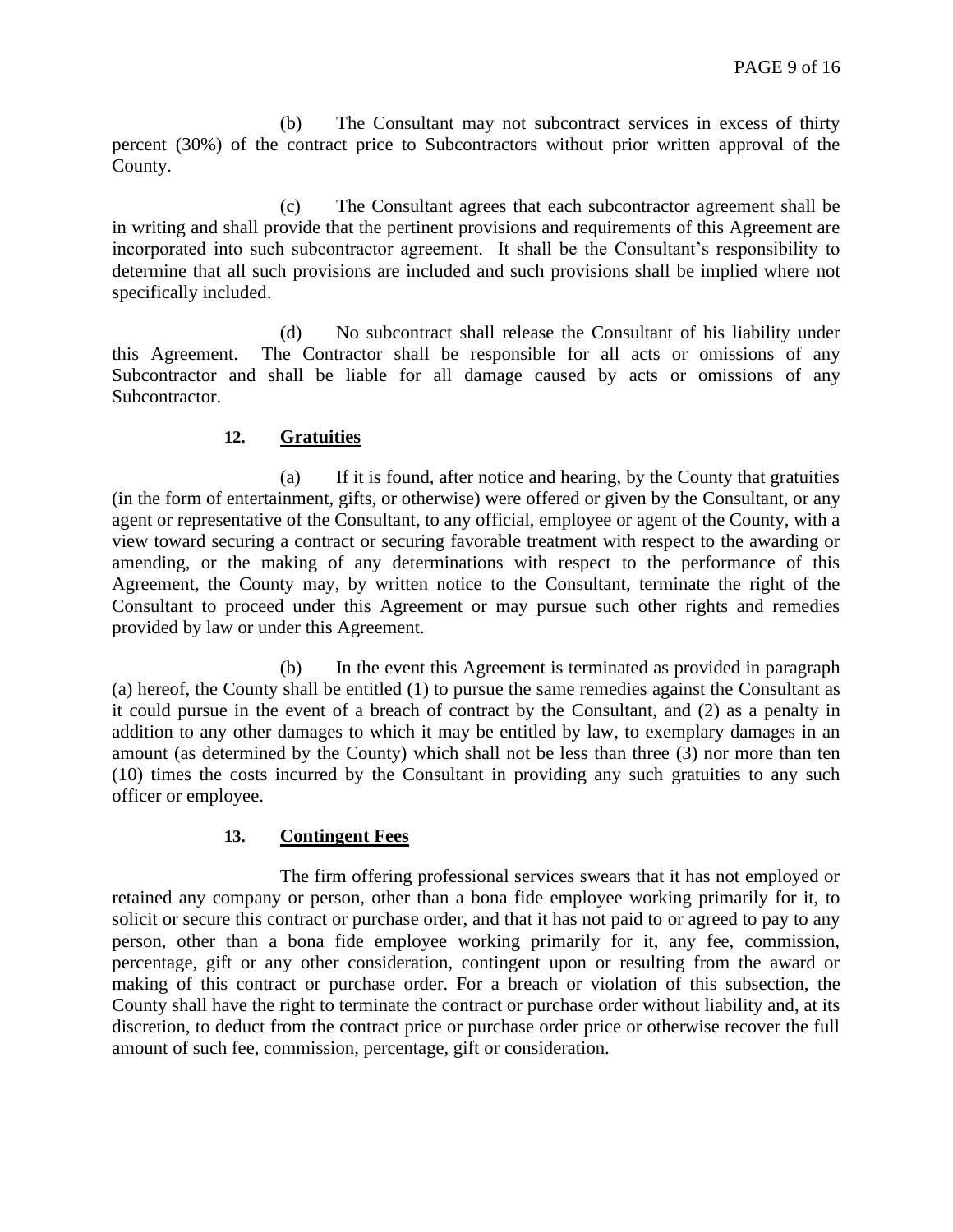## **14. Ownership and Rights in Data**

(a) The Consultant acknowledges that the County shall have exclusive, unlimited ownership rights to all works performed or created under this Agreement including all layers of design and all drawings, specifications, models, materials, information and deliverables prepared hereunder or developed as a result of Services performed hereunder (e.g., Consultant's points file, AUTO CAD drawings, meter data and hydraulic models). All of the foregoing shall be deemed to be work made for hire and made in the course of services rendered and shall belong exclusively to the County, with the County having the sole right to obtain, hold and renew, in its own name and/or for its own benefit, patents, copyrights, trademarks, trade secrets, registrations and/or other appropriate protections.

(b) All drawings, specifications, models, materials, information and deliverables prepared for the County by the Consultant hereunder shall be delivered to the County when so requested by the County. In addition, the Consultant must provide the County with at least one editable electronic file of its work.

(c) All such data furnished by the Consultant pursuant to this Agreement are instruments of its services in respect of the project. It is understood that the Consultant does not represent such data to be suitable for re-use on any other project or for any other purpose. Any re-use by the County of such data beyond its original intent and purpose without specific written authorization by the Consultant will be at the sole risk of the County and without liability to the Engineer.

(d) Work created under this Agreement by the Consultant or anyone employed by the Consultant is not intended to include any proprietary software and associated rights or off the shelf training materials or training products developed by a trainer for group or individual learning, regardless of whether the materials or products are modified for use at the County.

(e) To the extent that exclusive title and/or ownership rights may not originally vest in the County as contemplated in subsection (a), the Consultant hereby irrevocably assigns, transfers and conveys to the County all right, title and interest therein. The Consultant and its personnel shall give the County and/or any County designee, at the County's expense, all reasonable assistance and execute all documents necessary to assist and/or enable the County to perfect, preserve, register and/or record its rights in any such work, materials, information and/or deliverable.

## **15. Confidentiality**

(a) All work performed under this Agreement shall be confidential in nature. As such, all documents created pursuant to the terms of this Agreement shall be marked "Privileged and Confidential." In addition, no employee, agent or assign of the Consultant shall convey information obtained in the course of fulfilling its contract obligations to any person or entity other than the County without first obtaining the County's express written authorization, provided that the Consultant, its employees, agents or assigns may convey information to entities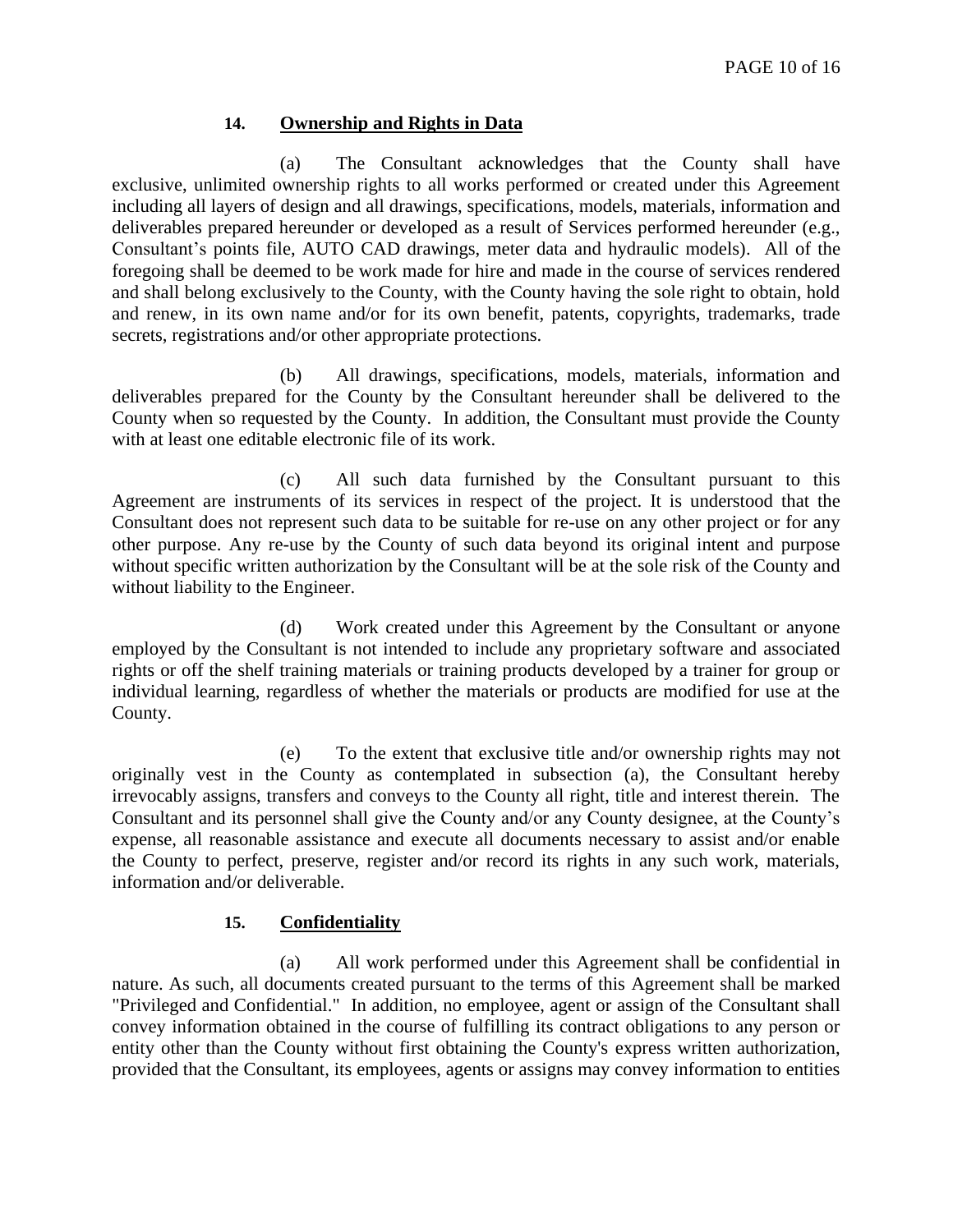other than the County if the conveyance of the information is necessary to obtain required permits or otherwise fulfill contract requirements.

(b) The County specifically prohibits the photographing of any project or County property, reproduction of any work product developed hereunder by the Consultant for publicity or advertising or for any other purpose outside the scope of performance of this Agreement without the express prior written authorization of the County.

#### **16. Warranty; Indemnification; Remedies**

(a) The Consultant represents and warrants that: (i) this Agreement constitutes the legal, valid and binding obligation of the Consultant, enforceable against the Consultant in accordance with its terms; (ii) the execution, delivery and performance of this Agreement have been duly authorized by all necessary corporate or other action of the Consultant; and (iii) the execution and delivery of this Agreement and all agreements, documents and instruments executed and delivered by the Consultant pursuant hereto and the performance of the transactions contemplated by this Agreement and such other agreements, documents and instruments, do not and will not violate, conflict with or result in a violation of, or constitute a default under any provision of any law, regulation or rule, or any board or governmental agency.

(b) The Consultant further represents and warrants that: (i) the performance of the Services by the Consultant will be in accordance with all applicable laws and regulations; (ii) all Services will be performed in accordance with the instructions and directions of the County; (iii) each of the Consultant's personnel working on the project will be duly qualified to provide such Services, including, if appropriate, appropriate professional licensure; (iv) there are no relevant facts that could give rise to a conflict of interest under this Agreement; and (v) the performance of the Services will not violate any proprietary rights of any third party (including, without limitation, any third party confidential relationships, patent, copyrights, trade secrets or other proprietary rights).

(c) The Consultant agrees to indemnify, pay for the defense of, and hold harmless the County, its elected officials, agents, employees, licensees, contractors, guests and invitees, from and against any and all actions, claims, damages, losses, expenses and other associated costs (including, without limitation, fees and charges of attorneys and other professionals and court costs) asserted against or suffered by any such indemnified party by reason of (i) any breach by the Consultant of the terms of this Agreement (including, without limitation, any failure of the Consultant to timely deliver the Services); (ii) any violation of any laws, ordinances, regulations, orders and decrees that govern the Consultant's performance hereunder, and (iii) any negligent act or omission or willful misconduct on the part of the Consultant or any partner, member, shareholder, officer, employee or agent of the Consultant in connection with the performance of its obligations hereunder. These indemnification obligations shall survive termination of the Agreement.

(d) The rights or remedies provided in and contemplated by this Agreement are cumulative and not exclusive of any other rights or remedies provided by applicable law. In addition to actual damages, the County may recover any incidental or consequential damages suffered as a result of the Consultant's breach.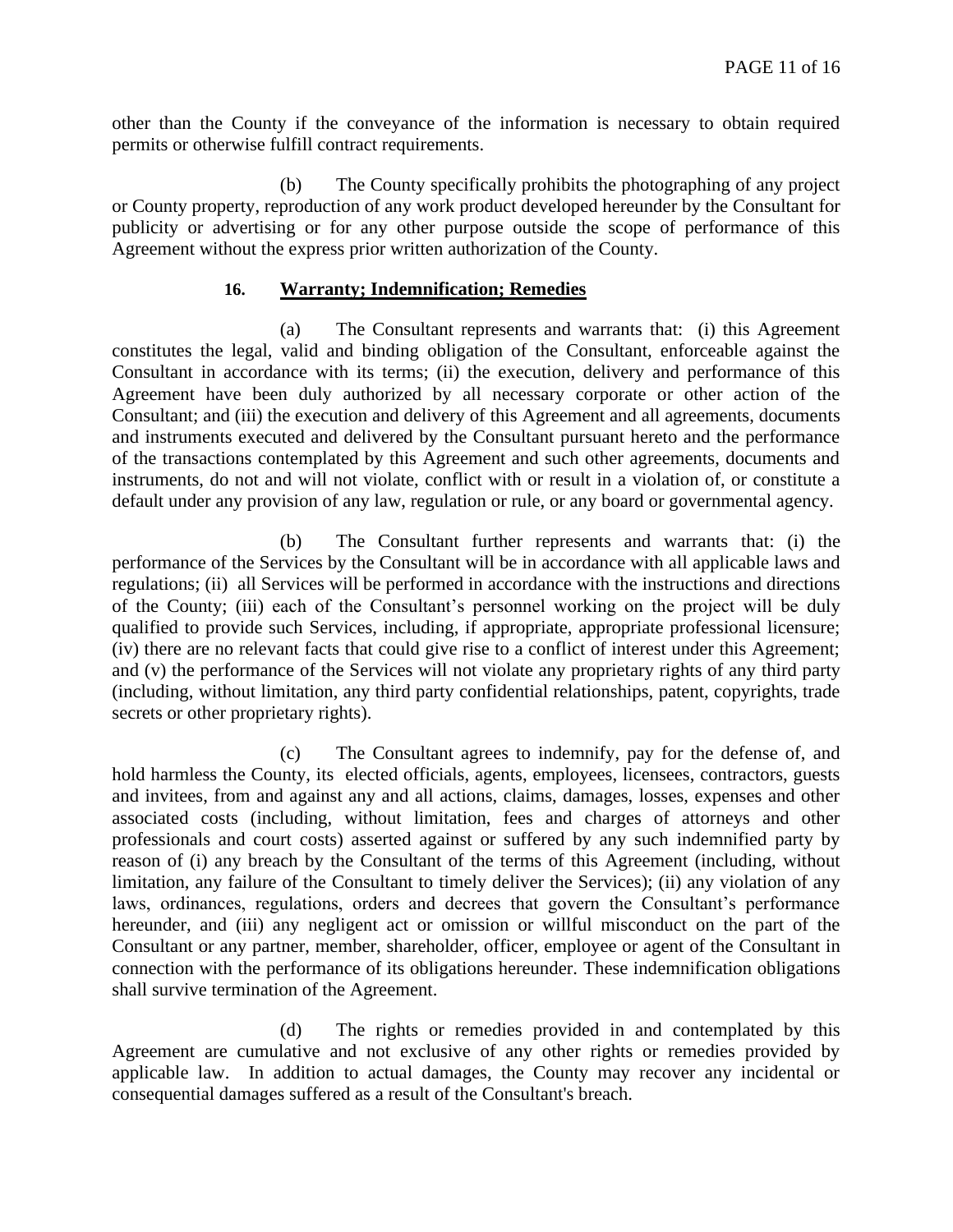## **17. Most Favored Customer**

Upon execution of this Agreement, until the expiration of the term of this Agreement, Consultant agrees to treat the County as its most favored customer in connection with its obligations under this Agreement, including but not limited to the assignment of staff on a priority basis. In accordance with such treatment, Consultant agrees not to re-assign any staff assigned to County projects to other projects until such time as the Consultant's projects are completed to the County's satisfaction.

## **18. Restrictions on Contracting with the County**

Section 2.05.502.B(3) of the New Castle County Code requires that the provisions of Section 2.03.103.C of the New Castle County Code are provided to all professional service contractors whose contracts are valued at more than Five Hundred Dollars (\$500.00). The provisions of Section 2.03.103.C of the New Castle County Code are reproduced below:

> No County official or County employee or his or her spouse, child, parent, step-parent or sibling of the whole or half-blood or any business with which the County official or County employee or his or her spouse, child, parent, step-parent or sibling of the whole or half-blood is associated or who has a legal or equitable ownership of more than five (5) percent (more than one (1) percent in the case of a corporation whose stock is regularly traded on an established securities market) shall enter into any contract with the County (other than an employment contract) or any subcontract with a County contractor unless such contract or subcontract was made or let after public notice and competitive bidding. Such notice and bidding requirements shall not apply to a contract not involving more than five hundred dollars (\$500.00) per year if the terms of such contract reflect arms' length negotiations, if the subcontractor is a sole source provider, or if there are exigent circumstances. There will be a rebuttable presumption of a knowing and willing violation of the section only if the contract or subcontract is awarded to a spouse or child of the County employee or official.

## **19. Mutual Drafting**

The parties hereto are sophisticated and have been represented by attorneys throughout the transactions contemplated hereby who have carefully negotiated the provisions hereof. As a consequence, the parties do not intend that the presumptions of laws or rules relating to the interpretation of contracts against the drafter of any particular clause, should be applied to this Agreement or any agreement or instrument executed in connection therewith, and therefore waive their effects.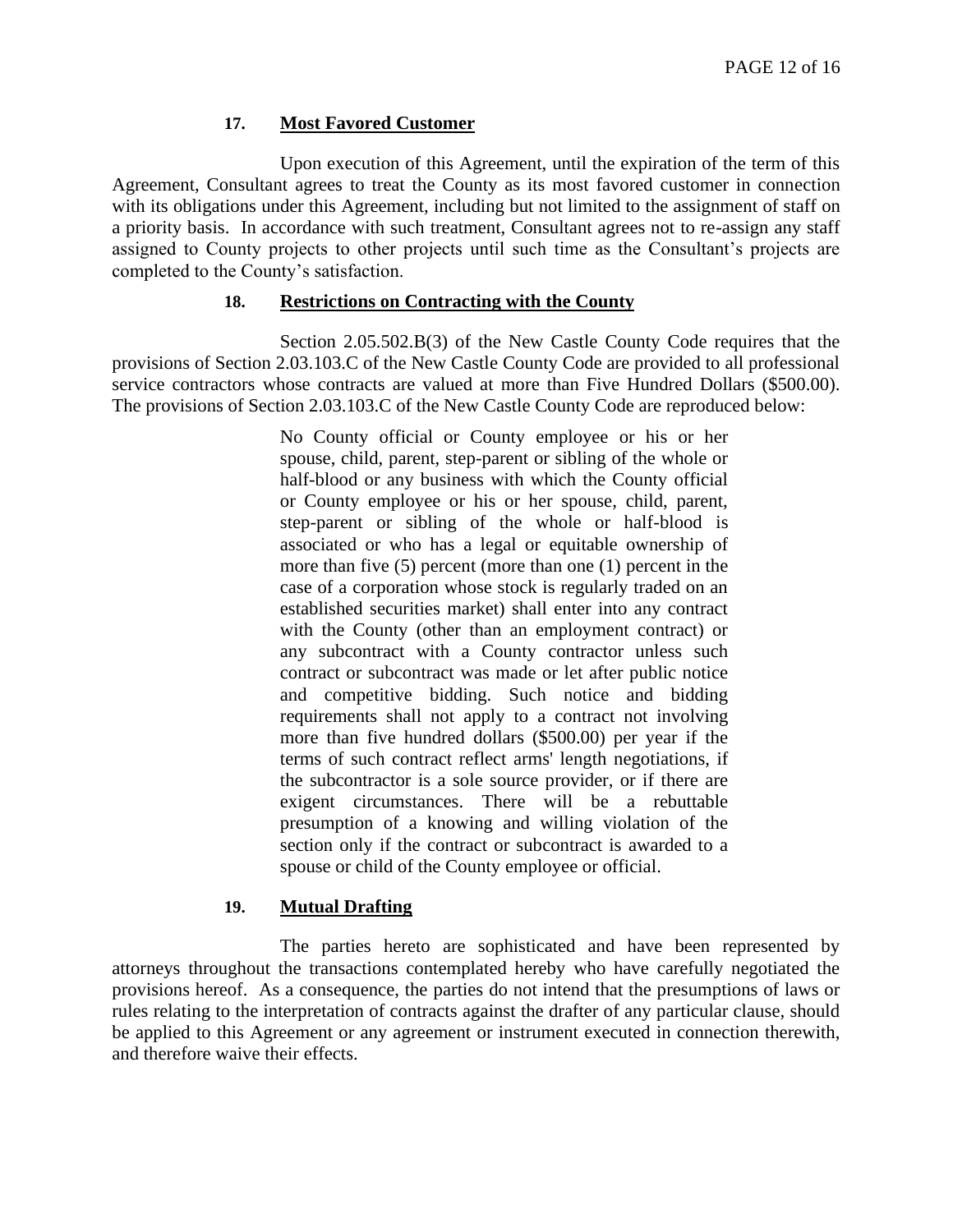#### **20. Headings**

The headings of the various sections contained in this Agreement are intended for convenience of reference only and in no way define, limit or describe the scope or intent of this Agreement or in any way affect the interpretation of this Agreement.

#### **21. Notices**

Except as otherwise herein provided, any notices under or pursuant to this Agreement shall be in writing and shall be delivered either by personal delivery, by telecopy or electronic mail, by nationally recognized overnight courier or by certified or registered mail, return receipt requested, addressed as follows:

If to the County, to:

**[Name of Project Manager]** New Castle County 187-A Old Churchmans Road New Castle, DE 19720

If to the Consultant, to:

To the address listed on the first page of the Consultant's Proposal, or at such other address as the party affected shall designate, subsequent to the date of this Agreement, by written notice given in the matter herein above set forth. Notices shall be deemed given when sent, if sent by telecopy or electronic mail with delivery confirmed; one day after mailing, if sent by nationally recognized overnight courier; when delivered and receipted for (or upon the date of attempted delivery where delivery is refused), if hand-delivered; or when receipted for (or upon the date of attempted delivery where delivery is refused or a properly addressed and mailed notice is returned as undeliverable or unclaimed), if sent by certified or registered mail.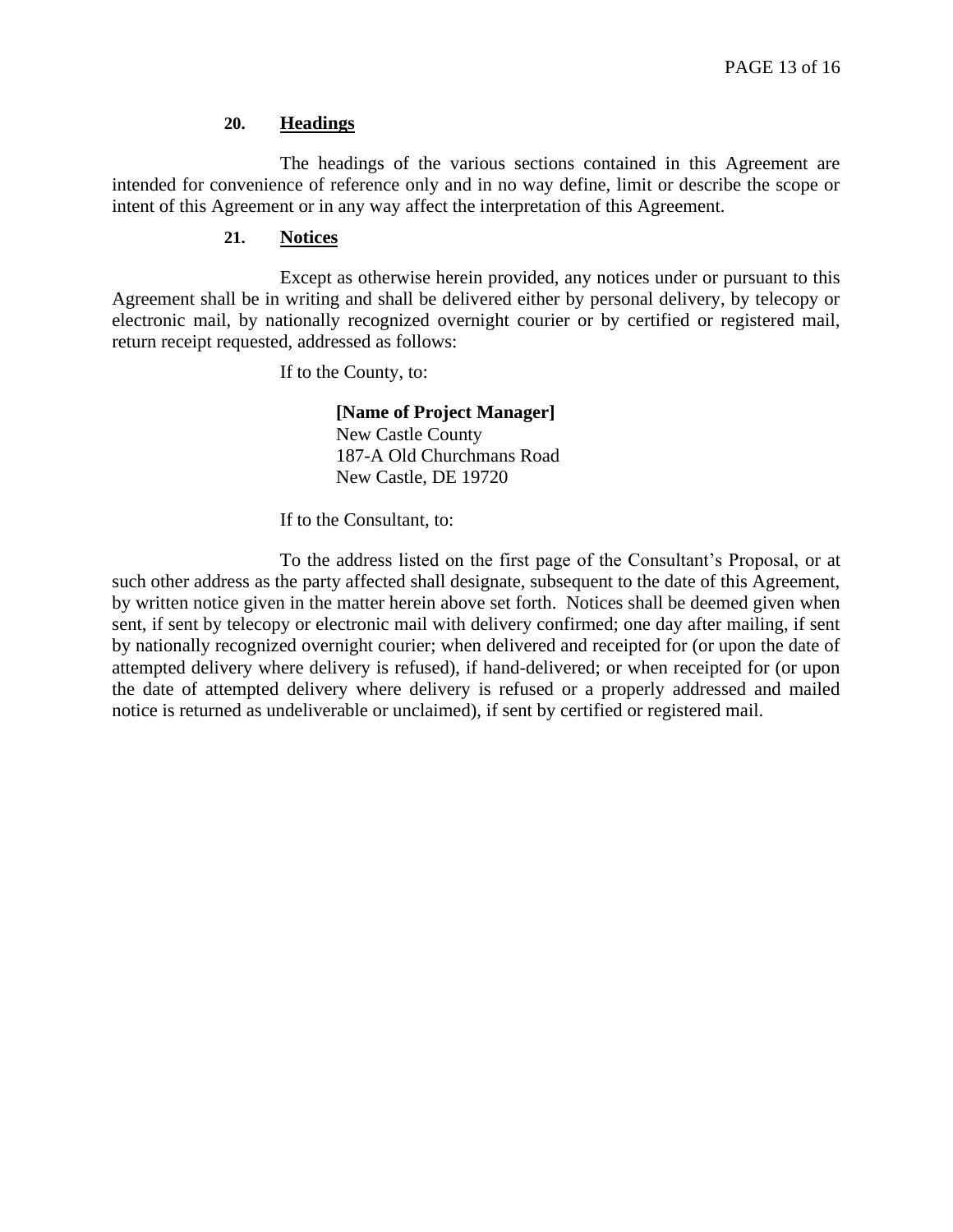# **22. Severability**

If any provision or provisions of this Agreement shall be held to be invalid, illegal or unenforceable for any reason whatsoever: (a) the validity, legality and enforceability of the remaining provisions of the Agreement (including without limitation, each portion of any Section of this Agreement containing any such provision held to be invalid, illegal or unenforceable, that is not itself invalid, illegal or unenforceable) shall not in any way be affected or impaired thereby and shall remain enforceable to the fullest extent permitted by law; (b) such provision or provisions shall be deemed reformed to the extent necessary to conform to applicable law and to give the maximum effect to the intent of the parties hereto; and (c) to the fullest extent possible, the provisions of this Agreement (including, without limitation, each portion of any Section of this Agreement containing any such provision held to be invalid, illegal or unenforceable, that is not itself invalid, illegal or unenforceable) shall be construed so as to give effect to the intent manifested thereby.

## **23. Entire Agreement; Interpretation**

This Agreement, including the RFP, the Consultant's Proposal and any Task Orders issued and agreed to by the County and the Consultant shall constitute the entire agreement between the parties with respect to the subject matter hereof. Any and all prior understandings are merged herewith and superseded hereby. This Agreement may not be changed, waived, modified or amended except by an instrument in writing signed by the party against whom such change, waiver, modification or amendment is sought to be enforced. The Consultant confirms and agrees that no representations of any kind whatsoever have been made to them by the County other than as appear in this Agreement, that they have not relied on any such representations and that no claim that they have so relied may be made at any time or for any purpose. All of the terms of the Consultant's Proposal, the RFP and any Task Order are incorporated in and form a part of this Agreement; provided, that in the event of any conflict or inconsistency between the terms of this Agreement and/or the RFP and the terms of such Consultant's Proposal, then the terms of this Agreement and/or the RFP shall govern.

## **24. Assignment**

The Consultant shall have no right to assign, convey, subcontract, pledge or otherwise transfer this Agreement, or any interest herein or any right to payment hereunder, or any duty, obligation or claim hereunder, without the prior written approval of the County, which approval may be withheld in the County's absolute discretion.

## **25. Independent Contractor**

It is expressly understood and agreed that the Consultant, in performing its obligations under this Agreement, shall be deemed an independent contractor and not an agent or employee of the County. The Consultant has no authority to enter into any contracts or other agreements with any person or entity on behalf of the County or otherwise to bind the County. Furthermore, nothing contained in this Agreement shall be construed to mean that the County and the Consultant are joint ventures, partners or the like.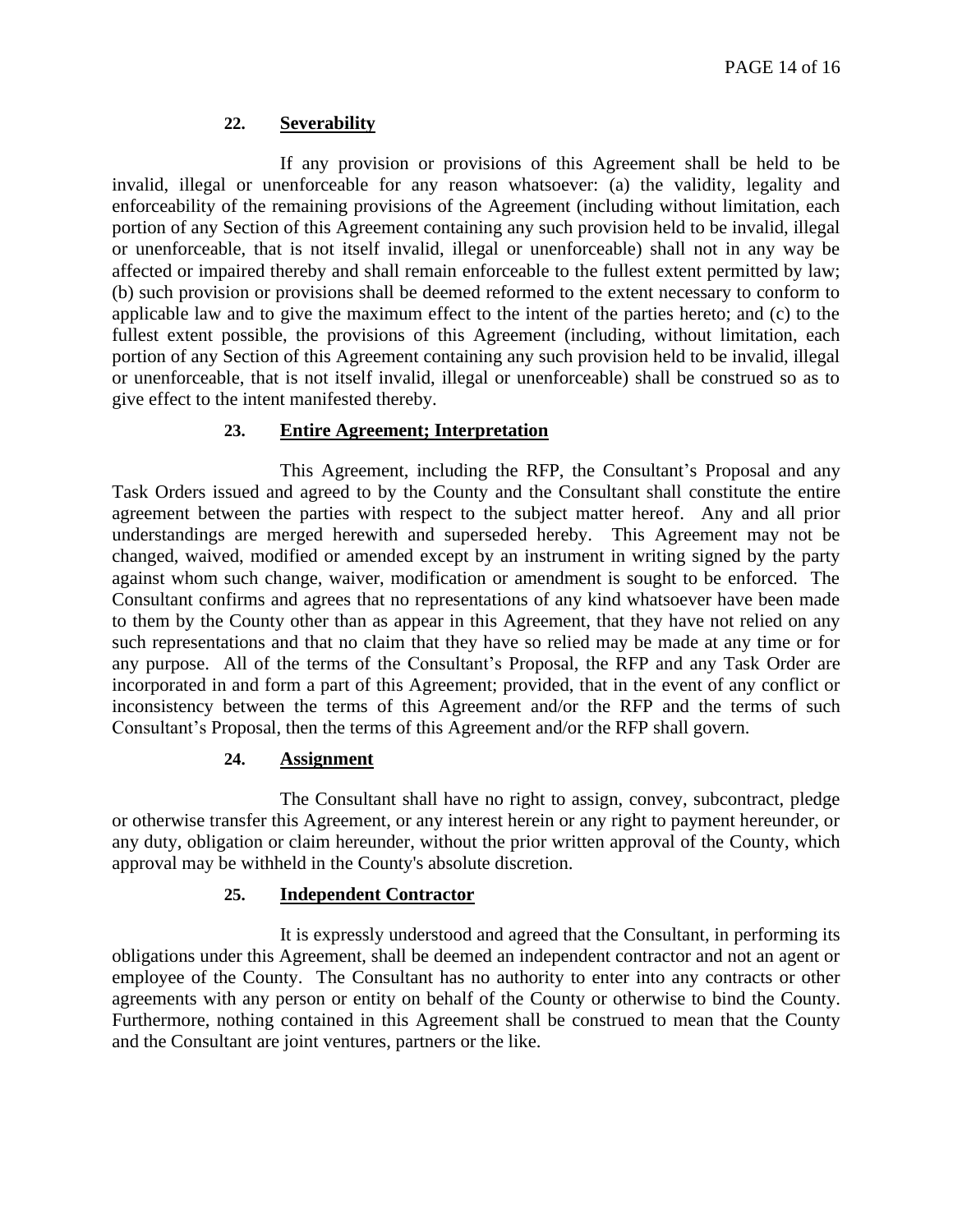# **26. No Waiver**

The failure of the County to insist upon the strict performance of any provisions of this Agreement, the failure of the County to exercise any right, option or remedy hereby reserved, or the existence of any course of performance hereunder shall not be construed as a waiver of any provision hereof or of any such right, option or remedy or as a waiver for the future of any such provision, right, option or remedy or as a waiver of a subsequent breach thereof. The payment by the County of any amount due hereunder with knowledge of a breach of any provision of this Agreement shall not be deemed a waiver of such breach.

## **27. Further Assurances**

Each of the parties hereto agrees to execute such documents, to make such filings with regulatory authorities, and otherwise to provide such cooperation as the County, on the one hand, or the Consultant, on the other hand, may reasonably request in order to consummate the transactions contemplated by this Agreement.

## **28. Business Days**

The term "business days" as used in this Agreement shall mean all calendar days excluding Saturdays, Sundays and any public holidays recognized by the County.

# **29. GOVERNING LAW; CONSENT TO JURISDICTION**

THIS AGREEMENT SHALL BE GOVERNED BY, AND CONSTRUED AND ENFORCED IN ACCORDANCE WITH, THE LAWS OF THE STATE OF DELAWARE. THE CONSULTANT HEREBY IRREVOCABLY CONSENTS, FOR ITSELF AND ITS LEGAL REPRESENTATIVES, PARTNERS, MEMBERS, SUCCESSORS AND ASSIGNS, TO THE EXCLUSIVE JURISDICTION OF THE COURTS OF THE STATE OF DELAWARE AND OF THE UNITED STATES DISTRICT COURT FOR THE DISTRICT OF DELAWARE FOR ALL PURPOSES IN CONNECTION WITH ANY ACTION OR PROCEEDING WHICH ARISES FROM OR RELATES TO THIS AGREEMENT, AND HEREBY WAIVES ANY RIGHTS IT MAY HAVE TO PERSONAL SERVICE OF SUMMONS, COMPLAINT, OR OTHER PROCESS IN CONNECTION THEREWITH, AND AGREES THAT SERVICE MAY BE MADE BY REGISTERED OR CERTIFIED MAIL ADDRESSED TO SUCH CONSULTANT AND SENT IN ACCORDANCE WITH THE PROVISIONS OF SECTION 21 HEREOF.

# **30. No Waiver of Immunity**

Nothing in this Agreement is intended to waive the sovereign immunity of New Castle County or the immunity granted to New Castle County and its employees in the County and Municipal Tort Claims Act contained in Title 10, Chapter 40 of the Delaware Code.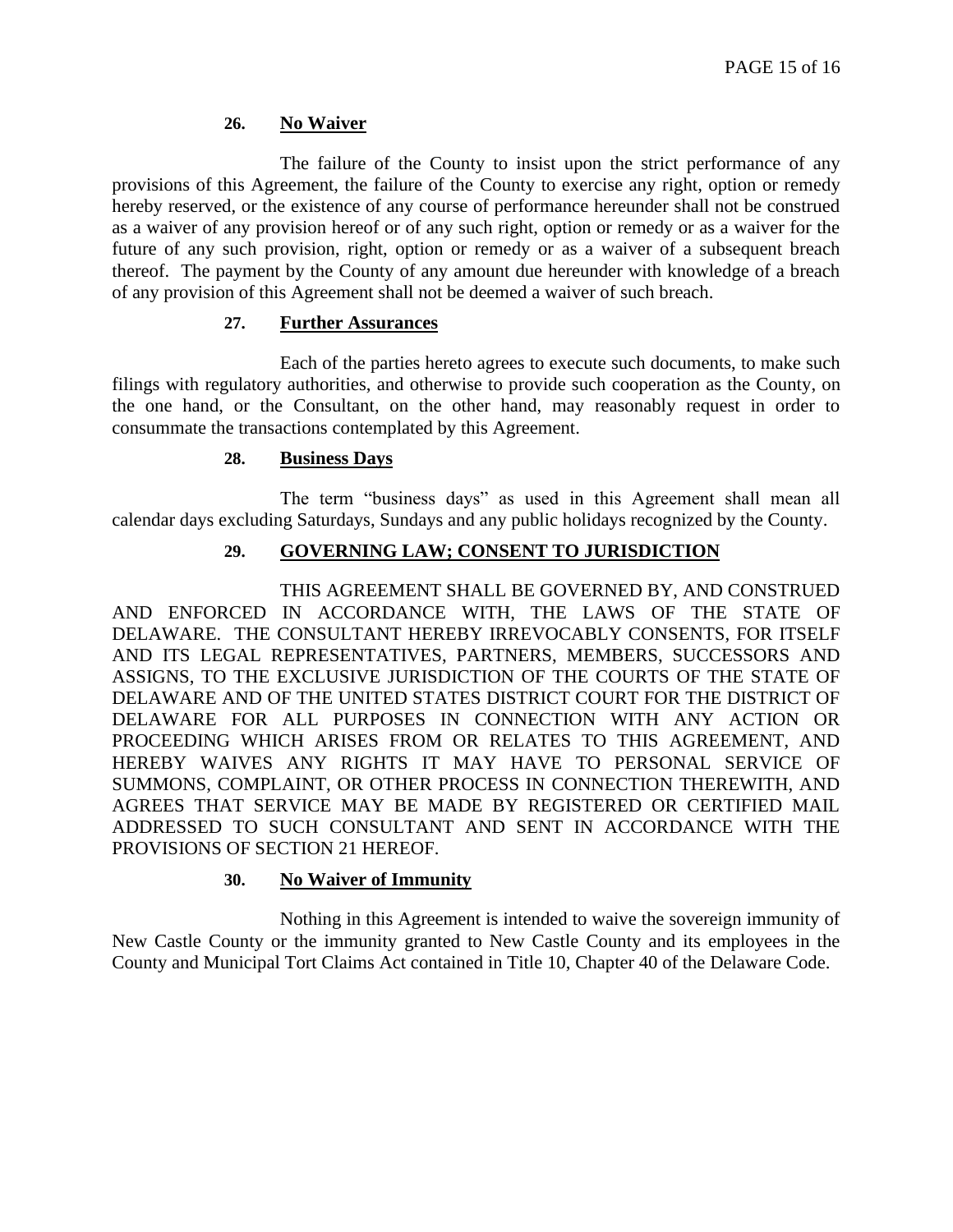**IN WITNESS WHEREOF**, the undersigned have caused this Agreement to be executed as of the date first written above.

Witness [CONSULTANT]

Recommend Approval: NEW CASTLE COUNTY

Witness General Manager – Public Works

Witness County Executive (Seal)